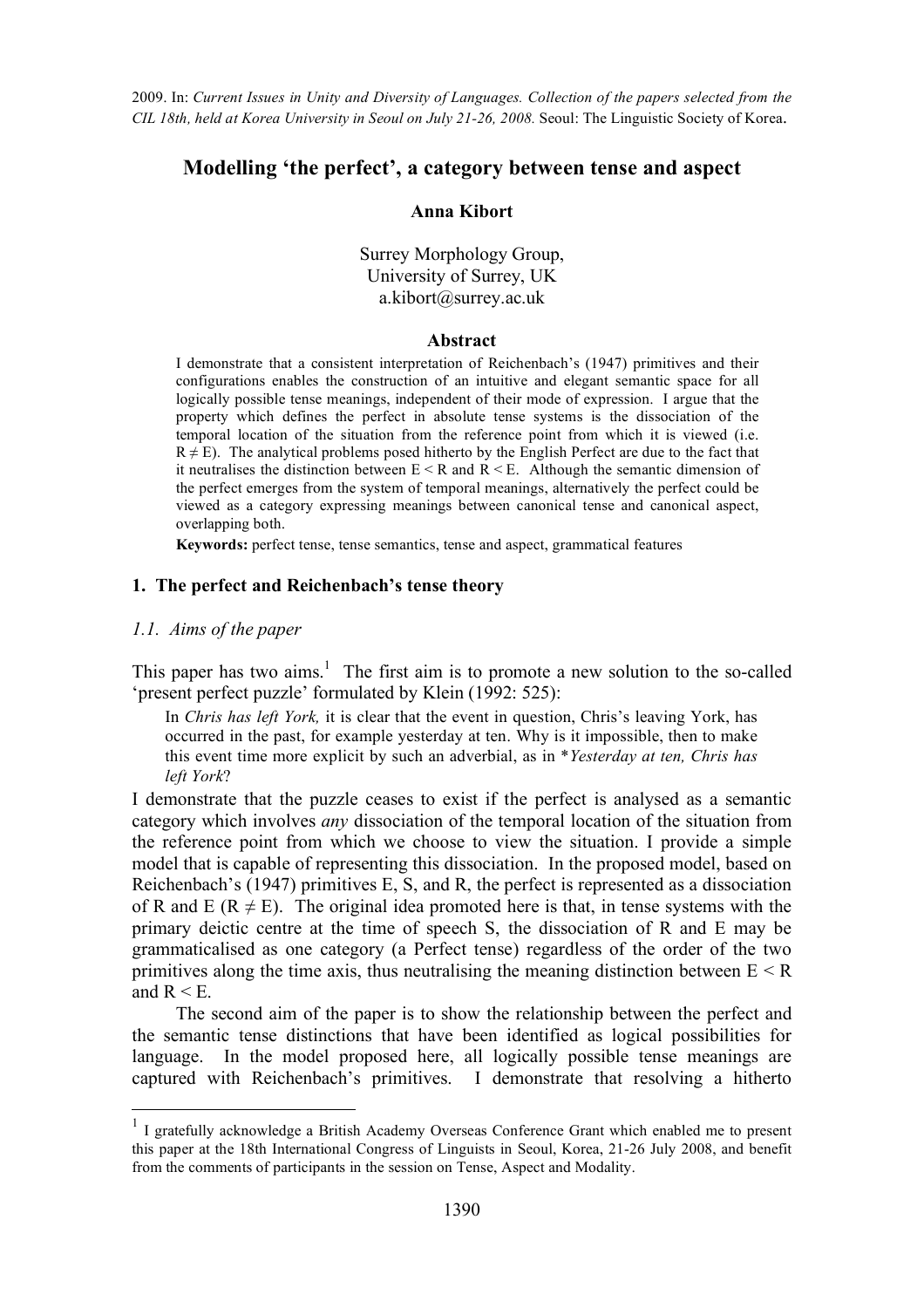unnoticed inconsistency in Reichenbach's original interpretation of his system (see section 3.1) leads to a surprisingly clean and theoretically convincing system of tense meanings, that is, values of the tense feature. In the proposed system, the perfect can be regarded as a non-canonical tense, or alternatively it could be viewed as a semantic category between canonical tense and canonical aspect, overlapping both.

### *1.2. Reichenbach's 'relative tense theory'*

Reichenbach's (1947) framework is still used by many linguists, mostly descriptivists and some semanticists, to model grammaticalised tense values. It has been criticised over the years (recently for example by Vet 2007), and various influential attempts have been offered to improve it (e.g. Hornstein 1990).

Acknowledging the inadequacy of the traditional interpretation of Reichenbach's representations of tenses, I argue that Reichenbach's own interpretation of his system, repeated by most other researchers, was inconsistent (see section 3). Resolving the original errors of interpretation, however, reveals an elegant system, avoids the complications of other proposals, and provides a solution to the 'present perfect puzzle'. I argue, therefore, that Reichenbach's primitives *are* adequate to model tense meanings in natural language and provide a suitable foundation for a formal framework to model tense.

### *1.3. The perfect: preliminary observations*

Although the perfect is often traditionally listed as an aspect, it cannot be viewed as a canonical aspect since it tells us nothing directly about the internal temporal organisation of the situation (Comrie 1976). If we take tense to be the grammaticalisation of location in time (Comrie 1985: vii), the perfect can be viewed as a tense. Specifically, we can first construct the semantic space of logical possibilities of expressing basic (non-perfect) tense meanings, that is all meanings where  $R = E$ , and then add the dimension of the perfect, that is all meanings where  $R \neq E$ , as a systematic extension of the basic tense meanings (see section 2.3).

Because it is possible to isolate the whole 'dimension' of the perfect within tense, and because its meaning is not purely deictic but captures a certain way of viewing a situation already located in time, the perfect could alternatively be viewed as a separate category, between tense and aspect. In other words, it could be argued that while the definition of tense has to include deixis, the distinction between  $R = E$  and  $R \neq E$  is independent of deixis. However, even in relative tense systems such as the one found in Yup'ik (Mithun 1999), which grammaticalise only the relation between R and E and always assume the deictic centre at R, the interpretation of tensed sentences is possible only when the deictic centre R is hooked either at the point of speech S (which can be regarded as the 'default' interpretation) or away from it (for example in narratives), depending on the context. Thus, relative tense systems arguably indicate that the perfect may be more appropriately analysed as a dimension within tense rather than as a separate category.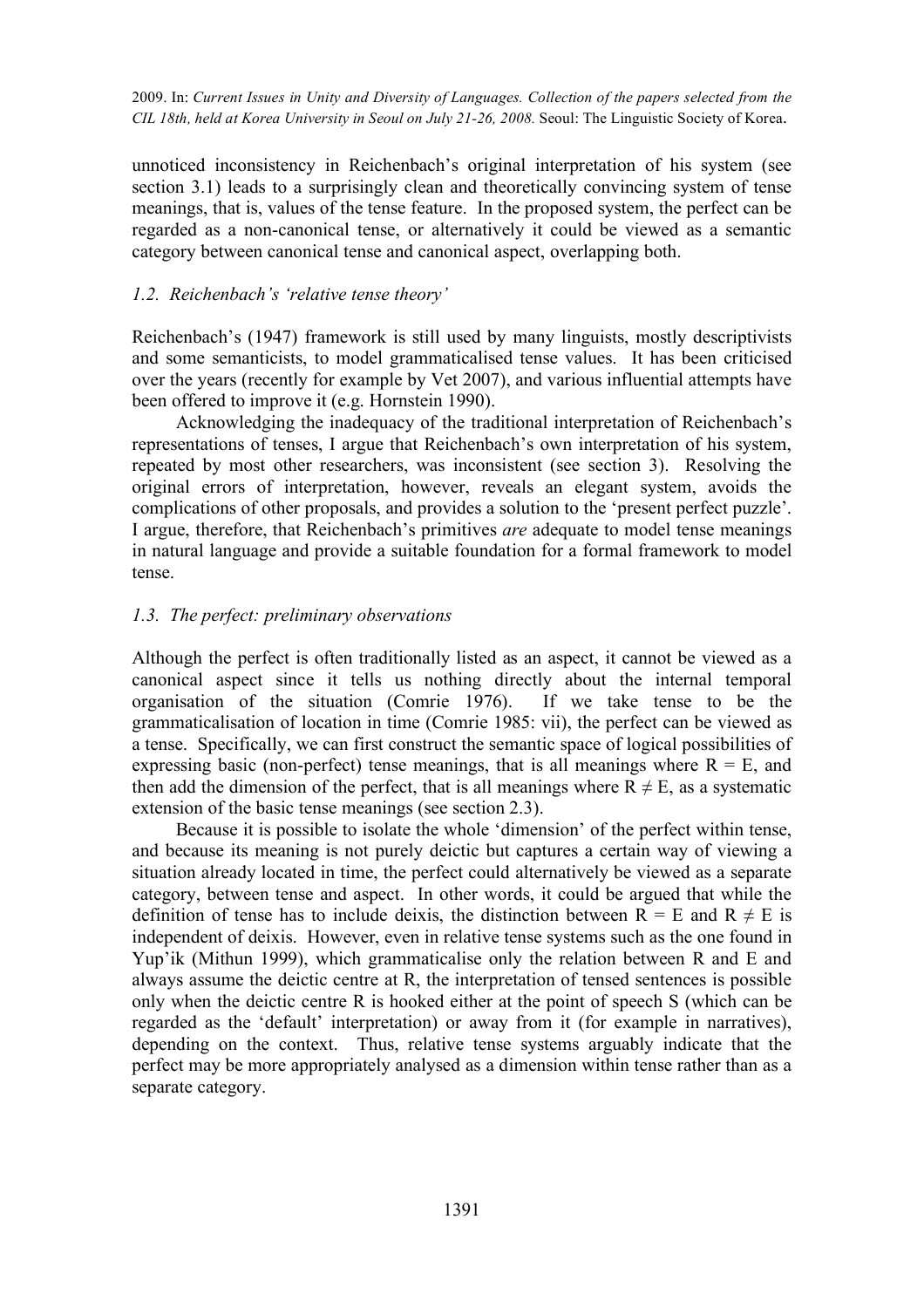## **2. Modelling tense meanings**

#### *2.1. Time and tense*

Following Comrie (1985: 2-3) and many other authors, I assume that time can be represented as a straight line, with the past represented conventionally to the left and the future to the right. The present moment is represented by a point on that line, labelled S (mnemonic for 'speech time'):

(1)



Several things are intentionally left unspecified in diagram (1). One is whether the time line is bounded at either the left or the right (including whether it bends to form a circle; this might correspond to a different culture-specific conceptualisation of time, found on a limited scale in all cultures). Also unspecified is the representation of the flow of time, that is, whether S (or Ego) moves along a stationary time line, or time flows past a stationary reference point S (or Ego). These are important philosophical questions, but they do not seem to play a role in the analysis of tense as a grammatical category, even though they are metaphors that are important sources of time expressions across languages.

One of the extra-linguistic presuppositions for an utterance is constituted by the speaker's consciousness of the relation of the speech situation S to the reported situation/event (E) along the time axis. For temporal distinctions, the speech situation S projected onto the time axis serves as the basic orientation point. The distinction between absolute and relative tenses, however, results from the possibility of locating the deictic centre of the utterance either at the moment of speech (yielding absolute tenses, e.g. most tenses in English), or at any moment on the time line (yielding relative tenses, e.g. tenses in Yup'ik, Mithun 1999). An absolute tense system, with the primary deictic centre at S, can therefore be understood as a special case of a relative tense system.<sup>2</sup>

For temporal as opposed to aspectual distinctions the reported situation E (mnemonic for 'event') can be an event, state, process, or action, and is represented on the time line as a 'point' regardless of its internal temporal contour such as duration or iterativity. Similarly, S and R (see next section) also represent temporal locations relative to the other 'points' on the time line, while being neutral as to whether they are points or intervals of time longer than a point. As is conventional, the hyphen represents the relation 'coincides/overlaps with' (and therefore the order of the two

<sup>&</sup>lt;sup>2</sup> Note that, although tenses in Yup'ik are all relative, very commonly the deictic centre of the utterance does fall at the moment of speech, which results in an 'absolute' interpretation. Furthermore, non-finite verb forms (which do not realise any absolute tense value) in languages such as English can be seen as realising relative tense (see e.g. Comrie 1985: 56-62).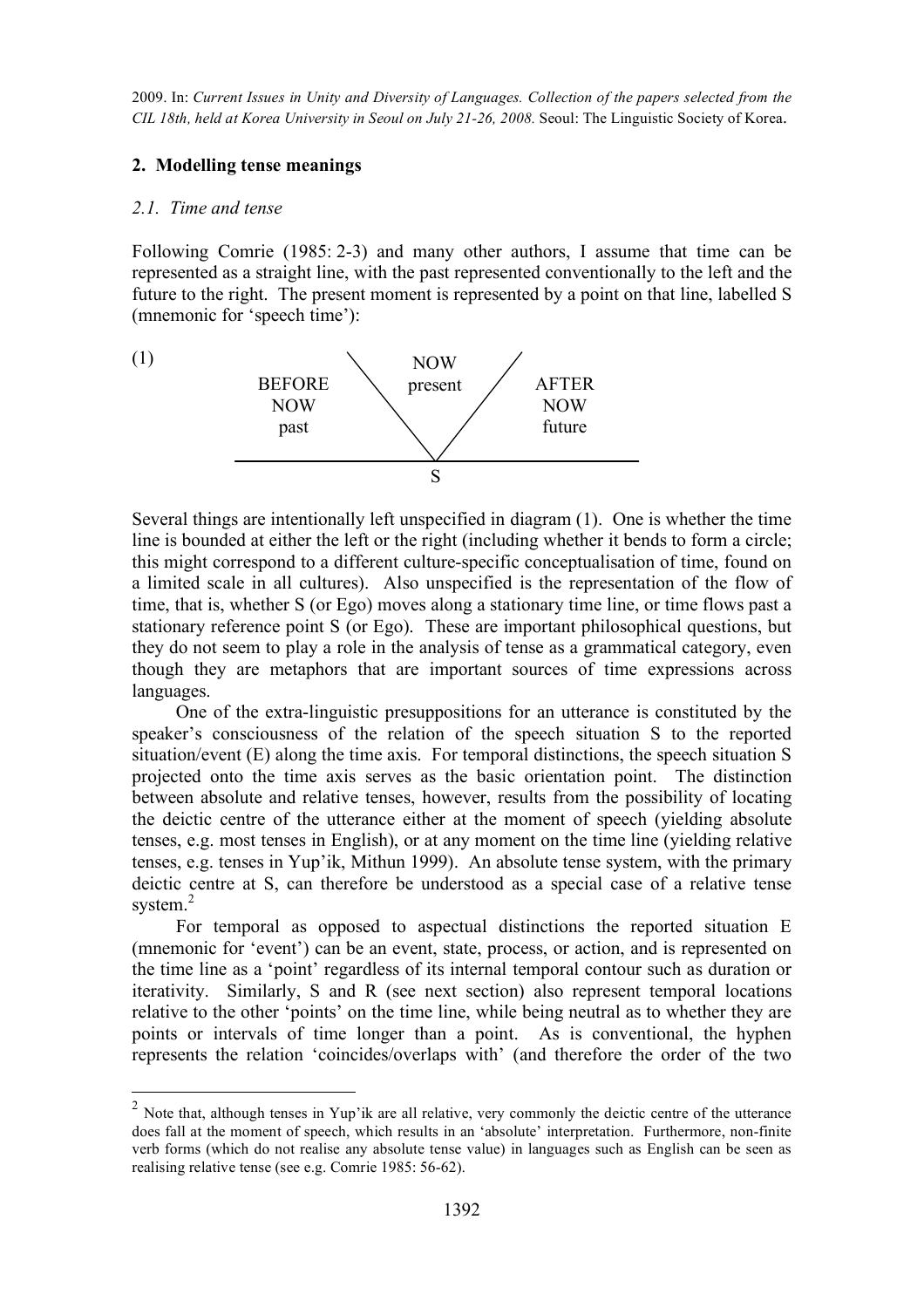coinciding points is irrelevant). Diagram (2) illustrates a naive view of a sample set of absolute tenses:

| (2) | past             | н     |     |   |
|-----|------------------|-------|-----|---|
|     | present          |       | S-E |   |
|     | future           |       |     | E |
|     | past of the past | $E_1$ |     |   |

On this view, a past situation E can be represented as occurring in the time before and not including the present moment (time 'before' S); a present situation E, whether continuing or repetitive, can be represented as occurring at the present moment (even though it may be encompassing a shorter or longer stretch of time) as long as it overlaps with the time which temporally or psychologically includes S; and a future situation E (a prediction, imposition or an instance of pre-planning) can be represented as occurring in the time after the present moment (time 'after' S).<sup>3</sup> Furthermore, it is possible that a single proposition (expressed in a simple clause) implies the occurrence of a second situation which is usually derivable from the context – as in, for example, the past of the past (or the pluperfect), which is a temporal relation that has been grammaticalised in many languages including English where it is expressed by one of the uses of the Past Perfect.

#### *2.2. The R point*

It is now widely accepted that the relative positions of just two points on the time line – the speech time S, and the event time  $E -$  are not sufficient to account for all the different tense meanings found in language. Therefore, since Reichenbach, most tense theories have used a third point in time, labelled R (mnemonic for 'reference point') to capture all possible tense distinctions. R indicates a psychological or imaginary temporal location which the speaker chooses to be the temporal reference point for the clause; it may, but does not have to, coincide with the basic orientation point S. The R point does not have to be expressed overtly through any lexical item in the clause, but may remain implied. It alters, in a systematic way, the viewing of the temporal location of a situation whose actual location represented by E remains constant with regard to S.

Diagram (3) represents the set of *absolute tenses* given earlier in (2), this time including the R point which is relevant to all tenses. Therefore, a non-naive representation of the absolute past, present, future, and past of the past all involve R coinciding with E:

| past             | $E-R$                    |         |       |
|------------------|--------------------------|---------|-------|
| present          |                          | $S-E-R$ |       |
| future           |                          |         | $E-R$ |
| past of the past | $E_2-R_2$ $(E_1-R_1)$    |         |       |
|                  | 'relative'<br>'absolute' |         |       |

<sup>&</sup>lt;sup>3</sup> It is assumed here that future time reference can, in principle, be subsumed under tense (see e.g. Comrie 1985: 43-48), even though some languages may not have a future tense or tenses and express future time reference with a modal category such as the irrealis.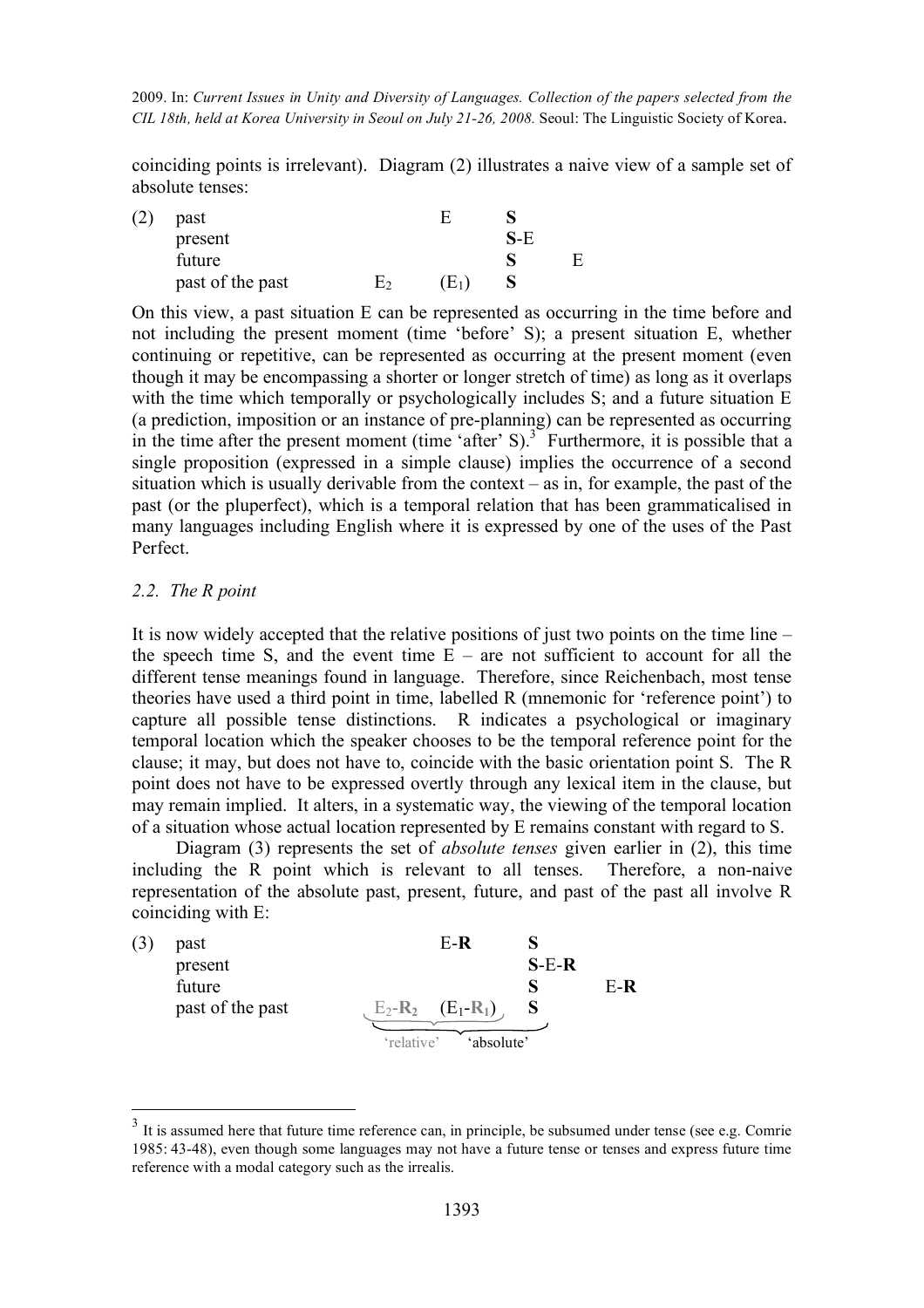Note that within the past of the past, the temporal relation of the reported event, labelled here as  $E_2$ , is absolute with regard to the deictic centre S, but relative with regard to the reference point which locates the occurrence of the implied event  $E_1$  (see also Comrie 1985: 65-68). Relative tenses in general are those which disregard the speech time S, but instead have a different temporal point as their deictic centre. The following is a sample set of *relative tenses*, illustrating different possible locations of E with respect to R, omitting the speech time S:

| (4) | anterior             |       |     |  |
|-----|----------------------|-------|-----|--|
|     | simultaneous         |       | R-E |  |
|     | posterior            |       |     |  |
|     | anterior of anterior | $E_1$ |     |  |

The tense meaning labelled here as 'simultaneous' is also referred to as 'simple', which is the label used originally by Reichenbach (1947).

Observe that the set of relative tenses in (4) parallels the set which illustrated the naive representation of absolute tenses in (2). However, I have now argued that the meanings of the absolute past, present, future, and past of the past have to include a reference point R which coincides with E, as in (3). In this way, all absolute tenses are correctly represented as a special case of relative tense: they are all a type of simultaneous/simple tense, that is, a tense where  $R = E$ .

Thus, in a post-Reichenbachian view of tense, it is not the position of E relative to S (the 'naive view'), but the position of R relative to S which makes the speaker view the situation as 'past', 'present', or 'future'. Furthermore, these temporal interpretations are expected to obtain regardless of the position of the reported event E. As was already shown in (4), the position of R with respect to E yields three possible tense meanings that have been labelled as 'posterior', 'simple/simultaneous', and 'anterior':

| (5) | R | $R-S$       | R | past<br>present<br>future |  |
|-----|---|-------------|---|---------------------------|--|
|     | R | E.<br>$R-E$ |   | posterior<br>simple       |  |
|     |   | F           |   | anterior                  |  |

Understanding the meanings coded by the second set of relations is crucial for the interpretation of the perfect (section 2.4): 'posterior' can be understood as looking at E from an earlier point, or looking forward; 'simple' is best understood as 'simultaneous'; and 'anterior' can be understood as looking at E from a later point, or looking backward. Diagram (6), which distills Reichenbach's insights, is a visualisation of the relationships between all three primitives proposed by Reichenbach:

(6)



Note that the relation of E to S does not have a corresponding set of labels.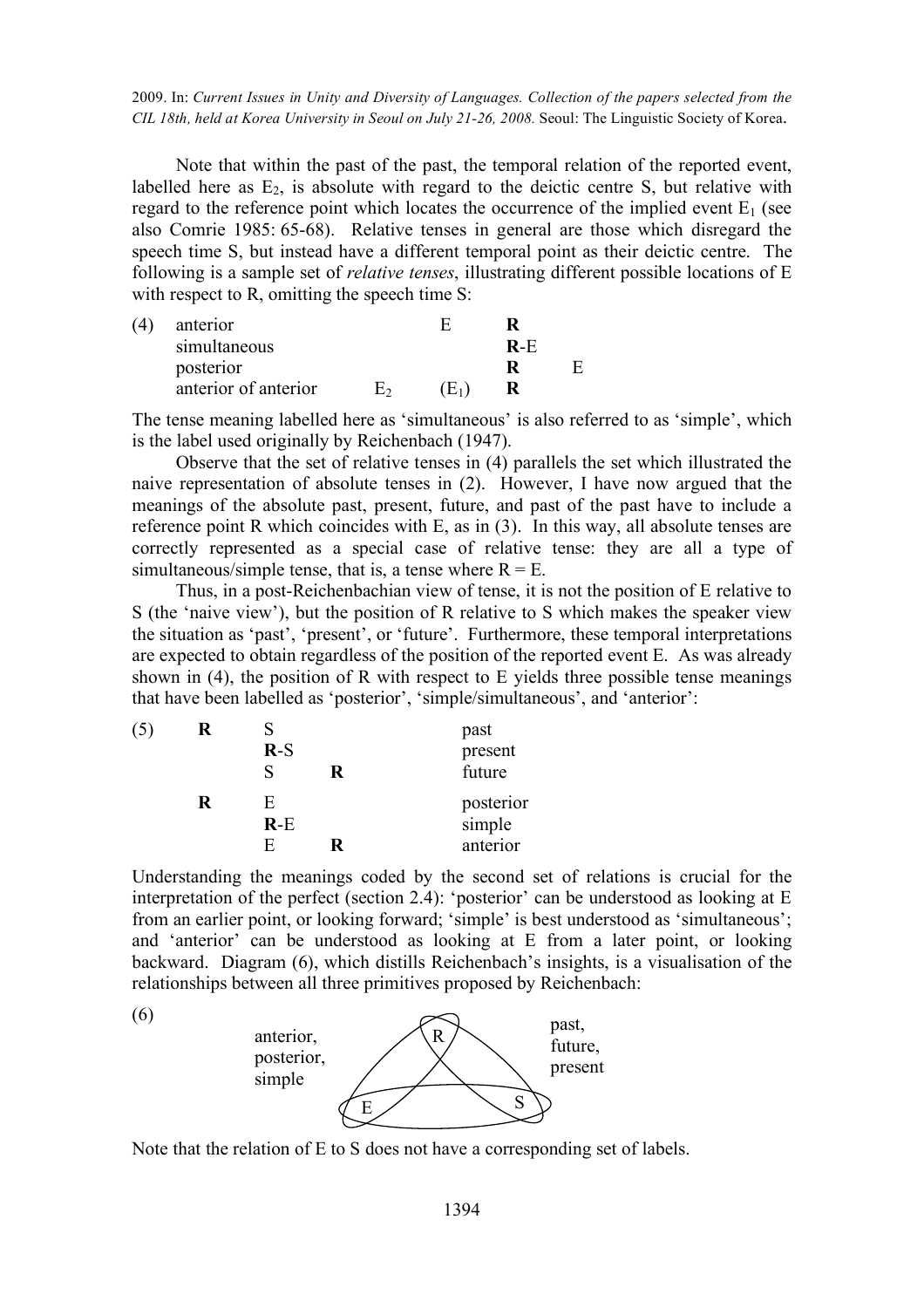## *2.3. Tense meanings with one deictic centre (S)*

Equipped with the three Reichenbachian primitives, we can map out the logical possibilities for tense meanings. I begin by illustrating the range of possibilities of coding the relation 'E before S' as different tenses. If the truth value of the proposition matched against the state of the world at the primary point of reference S yields the representation 'E before S', then the possible tense meanings incorporating the above relationship, that is, all possible ways of viewing the above situation, are:

|  |     |     | posterior past   |
|--|-----|-----|------------------|
|  | E-R |     | simple past      |
|  |     |     | anterior past    |
|  |     | S-R | anterior present |
|  |     |     | anterior future  |

All possible tense meanings that involve only one deictic centre (S) include three simple tense meanings (where  $R = E$ ), five anterior tense meanings (where  $E \le R$ ), and five posterior tense meanings (where  $R \le E$ ). The three simple tense meanings, where  $R = E$ , are represented and illustrated from English in (8). The text in square brackets indicates the context for the temporal interpretation of the clause in question:

| (8) | $R-E$ |         |       | simple past                           |
|-----|-------|---------|-------|---------------------------------------|
|     |       |         |       | I saw him (yesterday)                 |
|     |       |         |       | she was crying (for an hour)          |
|     |       | $S-R-E$ |       | simple present                        |
|     |       |         |       | the kettle is boiling                 |
|     |       |         |       | I live here                           |
|     |       | S       | $R-E$ | simple future                         |
|     |       |         |       | he will finish it (tomorrow)          |
|     |       |         |       | she will still be doing it (tomorrow) |
|     |       |         |       | [I can see that] I am playing tennis  |
|     |       |         |       | (tomorrow at 5)                       |

It is important to reiterate that in this system tense meanings are conceived of as independent of aspectual meanings, even though there are interesting interactions between tenses and aspects. Hence, the English examples given in (8) illustrate expressions of temporal locations of events regardless of the internal temporal contours of the events and of any additional modal meanings conveyed. Also, as is now obvious, the names of tense meanings ('simple past', simple present', etc.) do not necessarily correspond to particular grammatical tenses in a language (e.g. the English tenses labelled as Simple Past, or Simple Present). Thus, we can distinguish sentences such as *I saw him*, which is expressed with the Simple Past tense and has simple past temporal semantics, and *if I were you,* which is also expressed with the Simple Past tense but is typically understood as having simple present temporal semantics (and an additional modal meaning; see for example Patard 2008 on the modal uses of the English Simple Past).

To complete the account of the system of all possible tense meanings with one deictic centre (S), (9) lists representations of five anterior tense meanings, where  $E < R$ :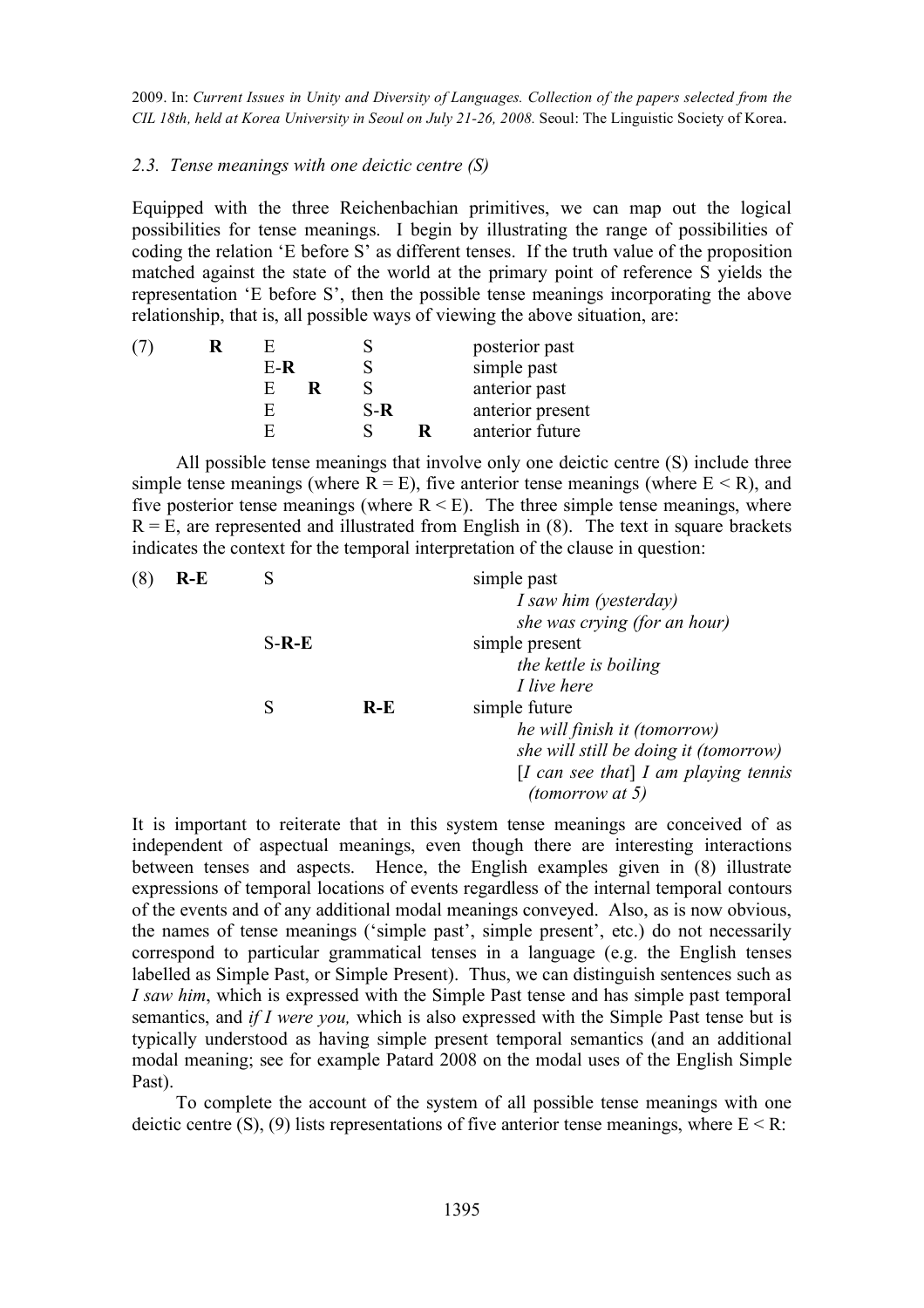| 19 | Е |       |  | anterior past    |
|----|---|-------|--|------------------|
|    |   | $S-R$ |  | anterior present |
|    | Ю |       |  |                  |
|    |   | S-E   |  | anterior future  |
|    |   |       |  |                  |
|    |   |       |  |                  |

And (10) lists representations of five posterior tense meanings, where  $R \le E$ :

| $(10)$ R | S-E   |   | posterior past    |
|----------|-------|---|-------------------|
|          | $S-R$ | E | posterior present |
|          |       |   | posterior future  |

Examples of sentences expressing tense meanings in (9) and (10) are given in the next section.

# *2.4. The perfect:*  $R \neq E$

All anterior tense meanings ( $E \le R$ ) and posterior tense meanings ( $R \le E$ ) together share the property  $R \neq E$ . I propose that this property defines the semantic category of the 'perfect' (Kibort 1997). In absolute tense systems, the category of the perfect is typically used 'to express events that took place before the temporal reference point but which have an effect on or are in some way still relevant at that point', as well as to express 'persistent situations' (Dahl & Velupillai 2005: 271). This characterisation together covers all uses of the Present Perfect tense in English, both experiential/resultative/recent past, and universal.

I propose that English has grammaticalised precisely the whole category of the perfect as defined by the property  $R \neq E$ . The following are typical expressions in English of the two meanings ( $E < R$  and  $R < E$ ) within this category:

| $(11)$ <i>I have seen John</i>                | S-R | (anterior present) |
|-----------------------------------------------|-----|--------------------|
| $(12)$ <i>I have lived here for ten years</i> | S-E | (posterior past)   |

It is widely accepted that in (11) a past event (E) is viewed from the perspective of 'now' (S), hence S-R, (see for example Brisard 2008). This use of the English Present Perfect has been referred to as the 'existential/experiential perfect' or the 'indefinite anterior' (e.g. Comrie 1976; McCawley 1971, 1981), and the temporal meaning it represents corresponds also to two other uses of the English Present Perfect, the socalled 'perfect of result' or the 'stative perfect' (as in *John has left*), and the 'perfect of recent past' or the 'hot news perfect' (as in *I've just spoken to John*).

In contrast, the English example in (12) is never associated with the representation (R S-E). This use of the Present Perfect has been referred to as the 'universal perfect', the 'perfect of persistent situation', or the 'perfect of extended now'. Its distinct interpretation, different from (11) yet expressible with the same morphology as (11), has been a source of problems for all tense theorists since Reichenbach, who have tried to provide a unified account of the English Perfect (see next section for an example of Reichenbach's attempt to account for the 'universal perfect'). As for the representation (R S-E), Reichenbach did not find any corresponding grammatical tense for it in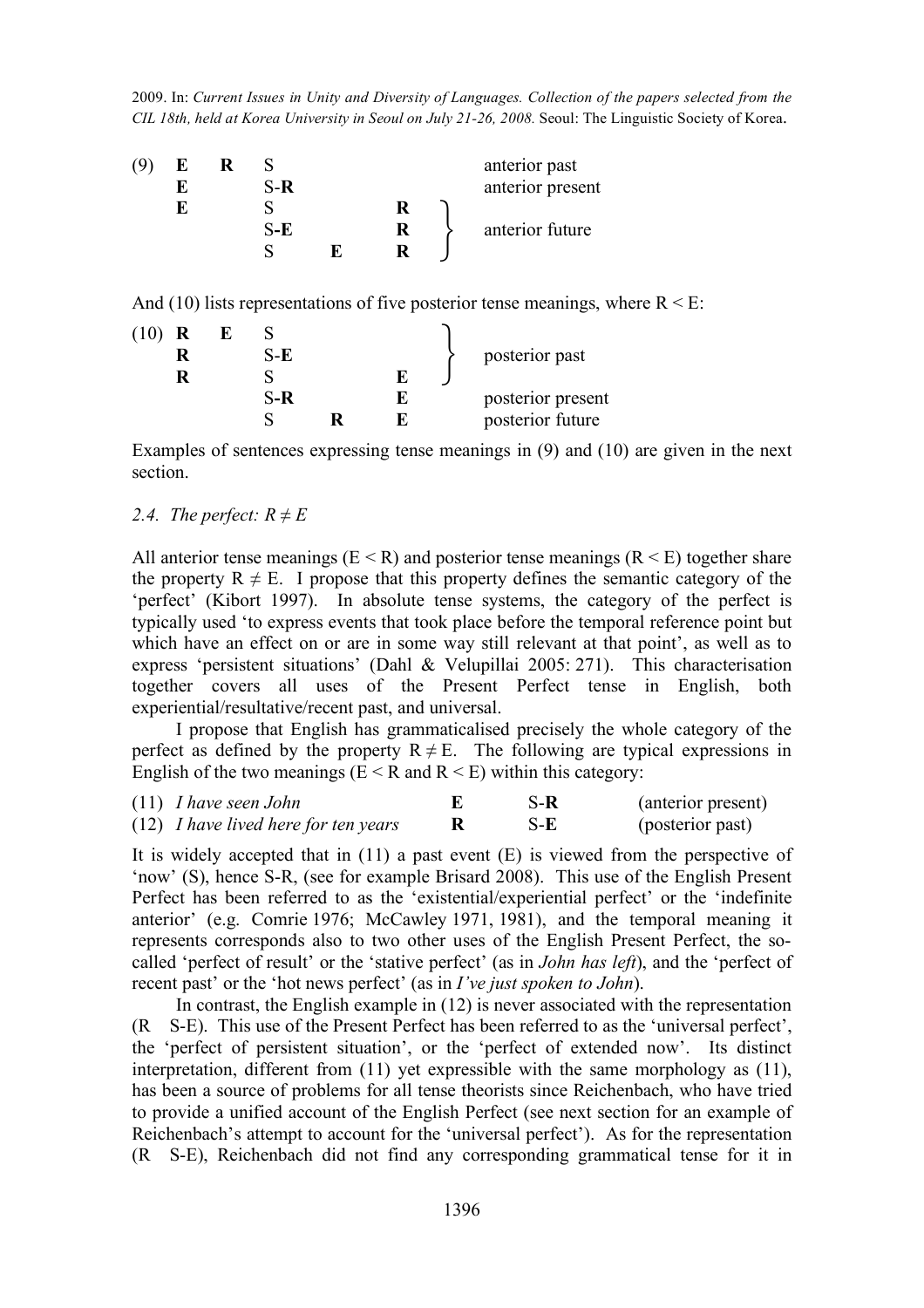English (1947: 297; see also the Appendix), and most neo-Reichenbachian tense systems either propagate this exclusion or attempt to assign to it a future interpretation (e.g. Vet 2007: 9ff for French).

However, if the relation  $R \le E$  ('posterior') is understood as looking at the event E from an earlier reference point R, and if the event E still holds at the point of speech (S-E), then the representation (R S-E) is precisely the one which captures the English 'universal perfect' or the 'perfect of extended now'. It is normally accepted that 'now' can be extended to express universal or timeless situations, as in diagram (1), and E can extend with it indefinitely, as in *spiders have eight legs*. By analogy, E can hold over a stretch of time which extends from an earlier reference point R (e.g. 'ten years ago') to the present  $(S)$ , including 'now'  $(S-E)$ , as in *I have lived here for ten years*.<sup>4</sup> Note, however, that the reference point R does not need to be expressed overtly through any particular lexical item, either in the perfect tenses or any other tense meanings. Hence, *I have always loved him* is still interpreted as (R S-E), with an 'understood' reference point R which provides the temporal bracket from which to view the situation. Placing the reference point before S-E, rather than together with S-E, means that the situation does not hold universally, but it has been holding for an overtly unexpressed period of time, e.g. *I have always loved him* [*since we first met / since he was born /* etc*.*].

The examples in (13) and (14) are an illustration from English of all anterior and posterior tense meanings identified earlier in (9) and (10), respectively:

| (13) | $\bf{E}$ | S<br>R |       |         |         | I had met him before<br>he will have finished it last week                                                                                                                 |
|------|----------|--------|-------|---------|---------|----------------------------------------------------------------------------------------------------------------------------------------------------------------------------|
|      | E        |        | $S-R$ |         |         | I have met him<br>he will have finished it by now                                                                                                                          |
|      | E        |        | S     |         | $\bf R$ | he will have finished it by tomorrow, [in<br>fact, he has finished it already<br>[if it rains tomorrow,] we will have worked<br><i>in vain yesterday</i> (Comrie 1985: 73) |
|      |          |        | $S-E$ |         | $\bf R$ | he will have finished it by tomorrow, [he is<br>finishing it now                                                                                                           |
|      |          |        | S     | E       | $\bf R$ | [he hasn't finished it yet, but] he will have<br>finished it by tomorrow                                                                                                   |
| (14) | R        | E      | S     |         |         | I had known him for ten years                                                                                                                                              |
|      | $\bf{R}$ |        | $S-E$ |         |         | I have known him for ten years                                                                                                                                             |
|      | $\bf R$  |        | S     |         | E       | next year we will have known each other<br>for ten years                                                                                                                   |
|      |          |        | $S-R$ |         | E       | [it's 1990, so] in the year 2000 we will have<br>known each other for ten years                                                                                            |
|      |          |        | S     | $\bf R$ | E       | [if she gets married next year,] in the year<br>2000 she will have been married for ten<br>years                                                                           |

<sup>&</sup>lt;sup>4</sup> Since E overlaps with 'now' (S) in this tense meaning, it is unsurprising that the universal perfect is most common with stative verbs when non-progressive; however, when progressive/iterative, it is found with dynamic and other non-stative verbs (e.g. punctual).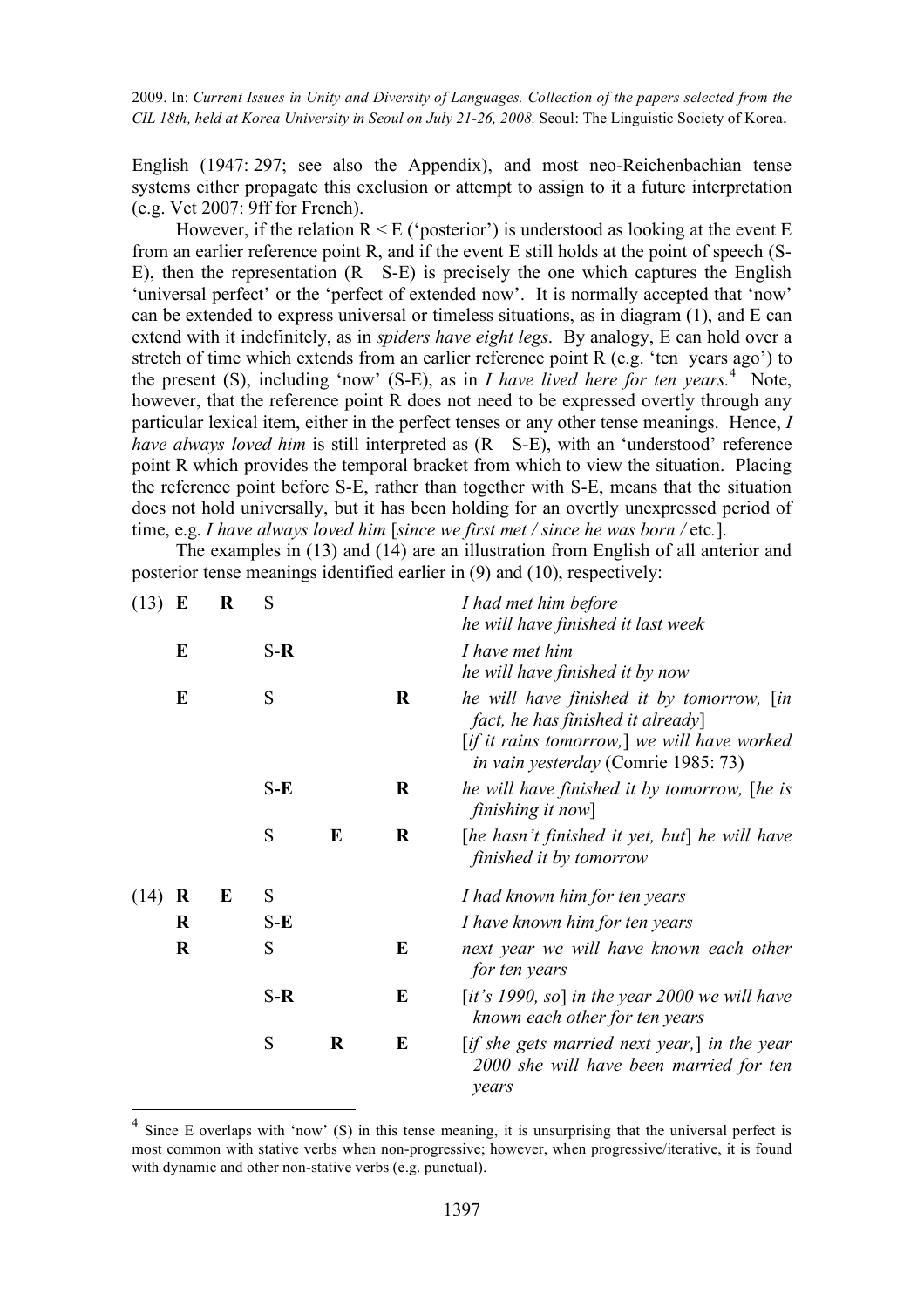# **3. Tense meanings versus forms that realise them**

# *3.1. Reichenbach's (mis)interpretation of his system*

I am now in a position to point out three critical errors in Reichenbach's original and others' later interpretations of his system.

First, both Reichenbach and many re-interpreters of his system assumed erroneously that any one logical tense meaning, defined as a particular configuration of the points  $\{S, E, R\}$ , must correspond to a particular grammaticalised tense in a language (see the Appendix for Reichenbach's original system of tenses and his suggestion of their corresponding English counterparts). However, languages typically combine two or more tense meanings into clusters which we recognise as grammaticalised tenses, and thus grammaticalise fewer temporal distinctions that are logically possible (note that, despite looking for one-to-one correspondences, Reichenbach did allow the Simple Future tense in English to have two different interpretations). Also, apart from the purely temporal meaning, grammaticalised tenses often include aspectual and modal meanings or other meanings expressing actionality distinctions, and can be employed for various pragmatic functions (e.g. polite questions, etc.). This is a key point, disregard of which leads to confusion of meaning and form and is bound to lead to an unsatisfactory account of tense regardless of which primitives, whether Reichenbachian or other, are used to model temporal meaning.

The second point treats an issue related to the cumulation of different meanings within individual grammatical tenses. Namely, Reichenbach's model is designed for tense, that is, to capture distinctions between different configurations of the 'points' (the primitives of the system) along the time line. Despite this, Reichenbach himself tried to force his system to express some aspectual or actionality distinctions that he encountered in English (specifically, durativity and iterativity). Both in Reichenbach's and in many neo-Reichenbachian systems, aspectual distinctions are added as various symbols (bars, boxes, zigzags, eyes, etc.) to representations expressing simple relative positioning of the three points on the time line. However, since it is assumed in such accounts that these aspectual distinctions belong to the system of tense oppositions, rather than being orthogonal to it, it is impossible to capture all distinctions consistently when they are scrutinised across such a tense/aspect system, and it is virtually meaningless to attempt comparisons of such concepts between languages, especially languages which are not closely related.

Reichenbach's attempt to include durativity in his model of tenses provides an instructive example (1947: 290). The English Simple Past sentence *I saw John* is represented as (R-E S). In order to represent *I was seeing John*, Reichenbach adds a short horizontal bar above the R-E in the Simple Past representation, to indicate that the event 'covers a certain stretch of time' (R-E S)*.* By analogy, while the Present Perfect sentence *I have seen John* is represented as (E S-R), in order to represent *I have known him for ten years* (the 'second usage' of the English Present Perfect) Reichenbach adds a long horizontal bar above the Present Perfect representation, stretching from before E until and including the moment of speech  $(\overline{E \cdot S}-R)$ . This is intended to indicate 'extended tense' or durativity, with the duration of the event reaching up to S. It is not clear, however, how continuing with this procedure would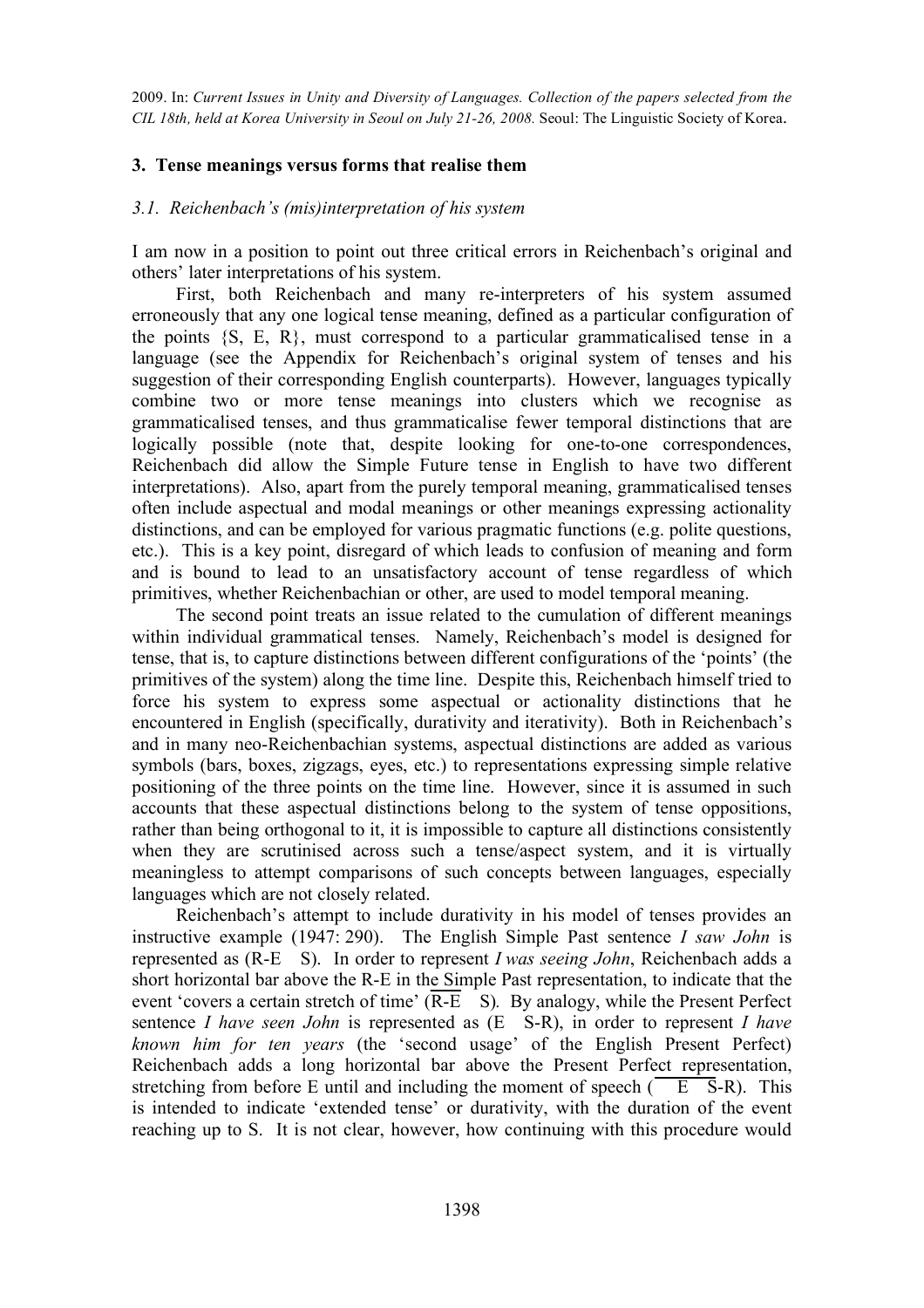allow Reichenbach to represent *I have been seeing John* or *I have been living here for a while*, and so on.

Although Reichenbach's key insight, for which he is acclaimed, was to interpret the relationship (E S-R) as expressing one type of the Present Perfect in English (the experiential/resultative perfect, as in *I have seen John*), it is clear that his account of the other type of the English Present Perfect (the universal perfect, as in *I have lived here for ten years*) is unsatisfactory, as it mixes up temporal and aspectual properties and thereby creates irresolvable problems for his tense system. Unfortunately, both Reichenbach and many others have tried to interpret the universal perfect as a variant of the experiential perfect. Having assigned the English Present Perfect tense to the (E S-R) representation, they failed to notice that there was already an appropriate model of the universal perfect in Reichenbach's system waiting to be used (R S-E). This shows that even Reichenbach himself did not apply his interpretation of the primitives and their configurations consistently throughout his system. In particular, he failed to interpret correctly the set of posterior tenses  $(R \le E)$  and thought that four of them (out of five) could not be expressed through any particular grammatical tense in English. Unfortunately, this inconsistency has so far been repeated by all re-interpreters of his system.

Reichenbach's misinterpretation of the posterior relation  $(R \le E)$  led him to suggest that one of the five posterior tenses, (S-R E), corresponded to the English Simple Future (note, however, that in Reichenbach's interpretation the English Simple Future also had an alternative representation, (S R-E), which indeed represents the simple future tense meaning). Furthermore, he incorrectly suggested that the representation (R E S), one of the three posterior past meanings, corresponded to *would* in *I did not expect that he would win the race*, *was going to* in *I did not expect that he was going to win the race*, and *was to* in *the king lavished his favour on the man who was to kill him* (1947: 297-298). This is because he failed to differentiate between absolute tense meanings in simple or main clauses, and relative tense meanings in subordinate clauses, as in the bi-clausal examples that he provided.

In the account offered here, the representation  $(R \t E \t S)$  is a temporal model of a simple clause expressing the 'universal perfect'  $(R \le E)$  shifted into the past, before and not overlapping with the moment of speech, as in *I had known him for ten years* – see (14). On the other hand, the examples given by Reichenbach are bi-clausal and have to be represented with two pairs of points  $\{E, R\}$ . The pair of points  $\{E_1, R_1\}$ , representing the main clause, has its deictic centre at the point of speech S, while the pair  ${E_2, R_2}$ , representing the subordinate clause, has its deictic centre at  $R_1$ :

(15) {*I did not expect*}<sub>E1</sub> {*that he would win the race*} $_{E2}$  **R**<sub>1</sub>-E<sub>1</sub> **R**<sub>2</sub>-**E**<sub>2</sub> S

In the examples given by Reichenbach, there is no need to invoke the semantic category of the perfect which involves a stretch of time in either direction from event  $E_2$ , hence the representation of the relative tense in these examples  $(R_1 \ R_2-E_2)$  is analogous to the representation of a simple future tense meaning (S R-E), except that it is shifted into the past by virtue of locating its deictic centre at  $R_1$  which is before S. Another possible tense combination in which *would* expresses a relative tense meaning, which escaped Reichenbach's attention, is illustrated in (16):

(16) {*I did not expect*}<sub>E1</sub> {*that he would be living here now*}<sub>E2</sub>  $\mathbf{R}_1$ -E<sub>1</sub> S- $\mathbf{R}_2$ -E<sub>2</sub>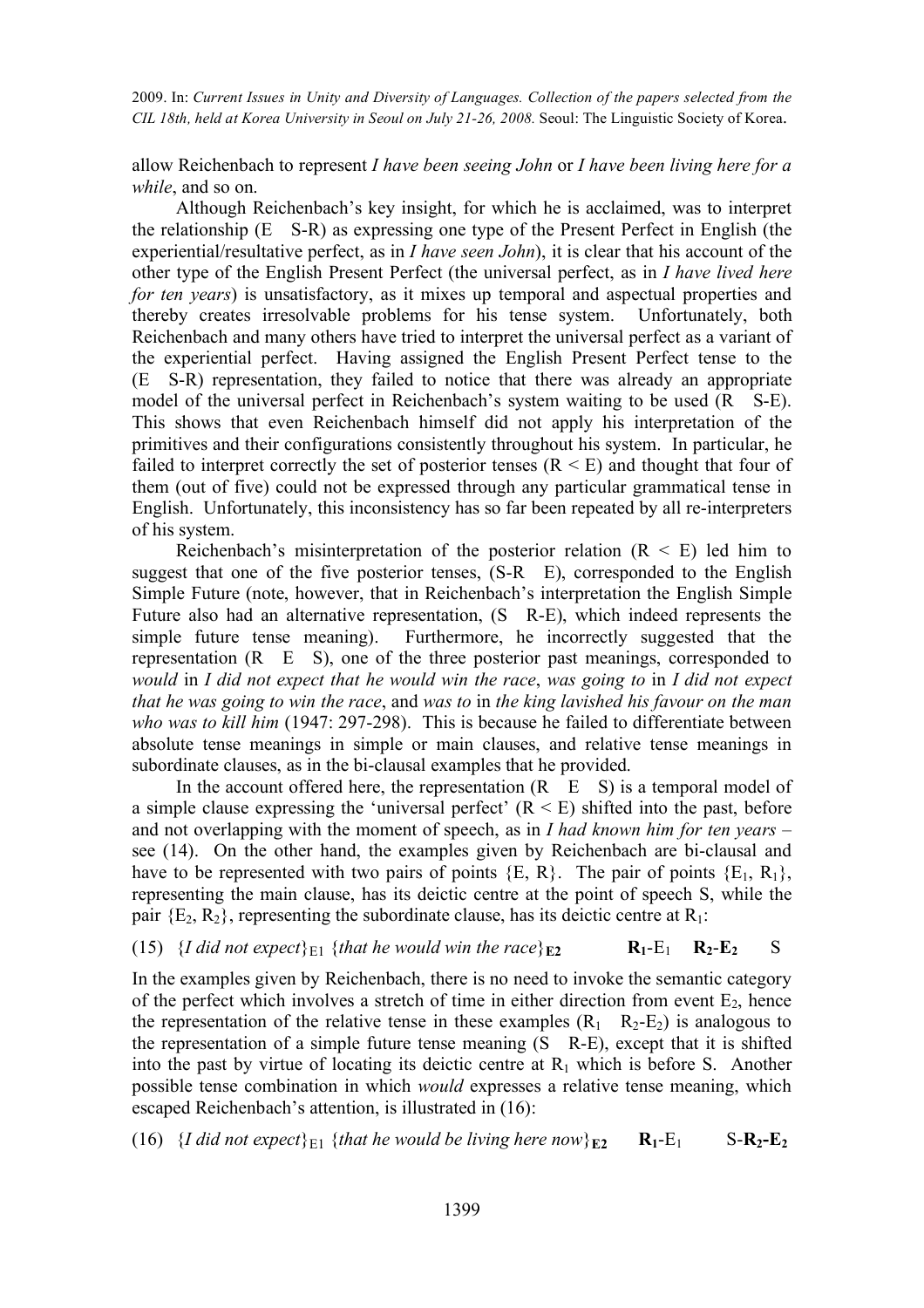Many more tense combinations are logically possible and expressible, involving both simple and perfect meanings. In section 3.3 I briefly mention them again, distinguishing between relative tenses in tense combinations and relative tenses which can function independently in main clauses by implying an event  $E_2$ .

# *3.2. Tenses as grammaticalisations of tense distinctions*

I now return to the issue of tense meaning versus tense form. Despite the wide range of logical possibilities (which do not have an obvious limit if degrees of remoteness are additionally considered), not all of the possible tense meanings are found grammaticalised as tenses in any particular language. It is very common to find neutralisations of various temporal distinctions in one grammatical tense in a language. Furthermore, tense meanings are often grammaticalised in combination with other (aspectual, modal) distinctions. This is why grammaticalised tense-aspect-mood categories found in particular languages frequently do not correspond, despite often being labelled similarly.

English, for example, grammaticalises the whole semantic category of the perfect  $(R \neq E)$  as a distinct tense, the Perfect. However, it neutralises the distinction between  $E \le R$  and  $R \le E$ . Hence, one Present Perfect tense is used in English for both meanings: *I have seen John* and *I have lived here for ten years*. Similarly, one Past Perfect tense is also used for both: *I had seen John before* and *I had lived there for ten years*. Furthermore, the Past Perfect in English also includes the 'simple past + simple past' tense meaning (see section 3.3). One Future Perfect tense neutralises numerous different temporal distinctions, as was exemplified in (13) and (14).

In the remaining part of this section, I give three more examples of grammaticalisation choices involving perfect meanings  $(R \neq E)$ , as found in three different languages other than English: Brazilian Portuguese, Polish, and Yup'ik.

A Northeastern variety of Brazilian Portuguese has a highly restrictive Present Perfect tense which grammaticalises exclusively the 'universal perfect' (R S-E) meaning (Laca, Cabredo-Hofherr & de Carvalho 2007), as in *Pedro tem dormido na varanda o inverno inteiro* 'Pedro has been sleeping on the balcony all winter'. Therefore, apart from obeying other restrictions regarding the internal structure of the reported event, the Present Perfect tense cannot be used to express typical experiential/resultative meanings. For example, it cannot be used with 'already' or 'still not': *Ela* (*\*ja*) *tem escrito artigos* 'She (\*already) has written articles', *\*Ela ainda não tem chegado* 'She still not has arrived'; it cannot express resultative or recent anteriority readings: \**Acho que João tem matado o segurança* 'I think that João has killed the guard'; and it cannot express certain future perfect meanings: \**Quando a Ana regressar de Groningen, tu tens acabado a tese* 'When Ana returns from Groningen, you [will] have finished your thesis'.

Polish does not have a distinct Perfect tense,<sup>5</sup> but grammaticalises the split within the Perfect ( $E \le R$  versus  $R \le E$ ) by using simple Past versus simple Present tense, respectively. For example: *Spotkałem ją tylko raz* 'I [have] met her only once', *Już to czytałem* 'Already I [have] read this', versus *Znam go od dziesięciu lat* 'I know him

 <sup>5</sup> Although there appears to be evidence that a new Polish Perfect, with the auxiliary *mieć* 'have', is emerging from the resultative (Björn Hansen, personal communication).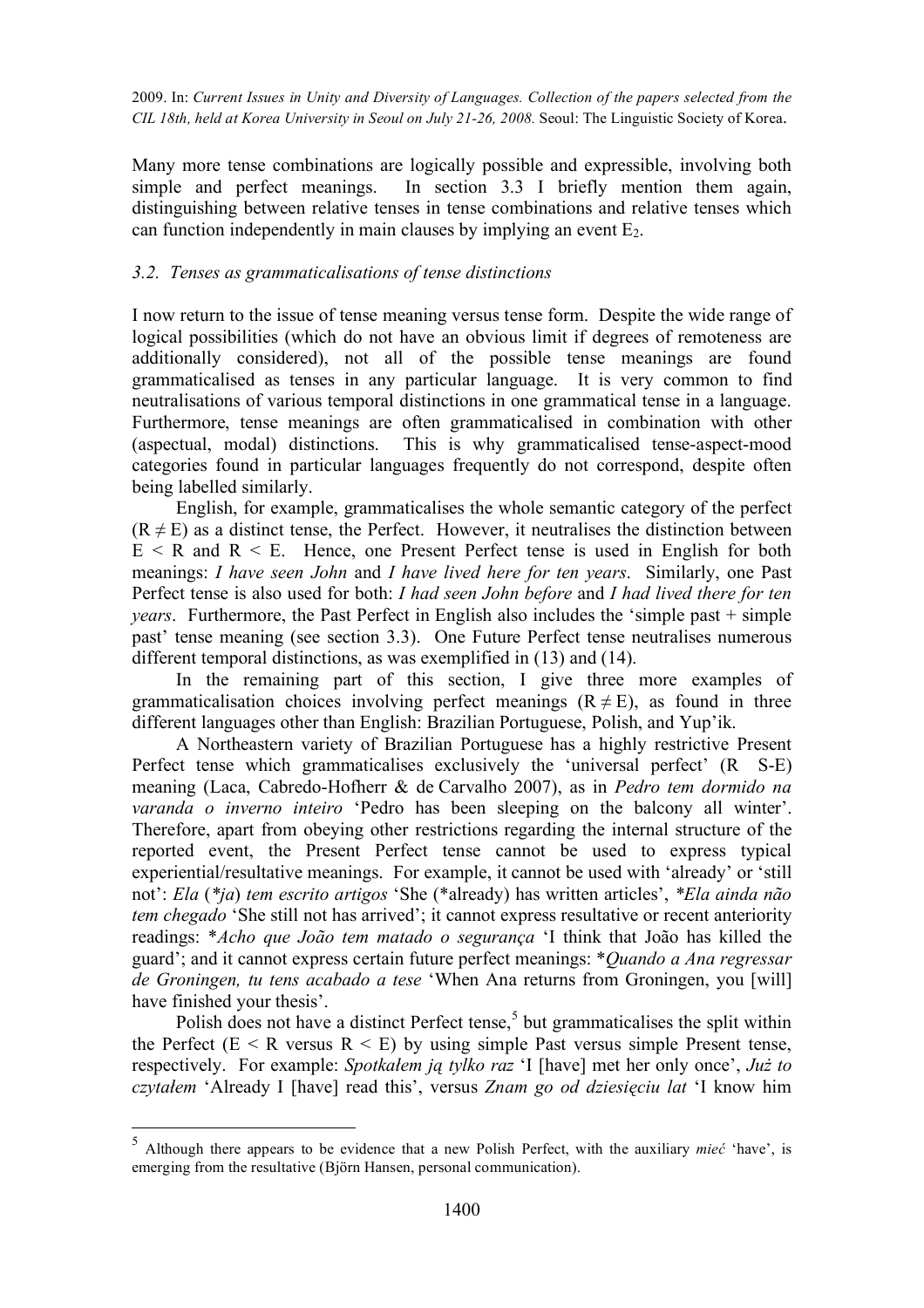since ten years', *Pisze tę książkę odkąd się poznali* 'S/he writes this book since they met' (see Kibort 1997 for more examples).

Finally, Central Alaskan Yup'ik has a relative tense system (Mithun 1999) and grammaticalises only the relation between R and E. Hence, it has distinct grammatical tenses to express the different relative positions of R and E:

| $(17)$ simultaneous:          | <i>nalkutaga</i> 'I am/was finding it'             |
|-------------------------------|----------------------------------------------------|
| anterior:                     | <i>nalkutellruaga</i> 'I found/had found it'       |
| immediate/imminent posterior: | <i>nalkkutqataraqa</i> 'I am/was about to find it' |
| distant posterior:            | <i>nalkuciiqaqa</i> 'I will/would find it'         |

Furthermore, the deictic centre of the utterance is always assumed to be at R. Unlike languages with absolute tense systems, Yup'ik uses the relations  $E < R$  and  $R < E$  for 'displaced experience' rather than to indicate a stretch of time bounded by R and E. Hence, Yup'ik  $(E \t R)$  and  $(R \t E)$  temporal representations may correspond to (E-R S) and (S E-R), respectively, in absolute systems. Therefore, a stretch of time indicating 'current relevance' or 'extended now', such as the one expressed by perfect meanings in absolute tense systems, is expressed in Yup'ik by allowing the R-E point itself to be interpreted as extended forwards or backwards, as required (Mithun 1999: 31-33), like the 'now' in diagram (1).

### *3.3. Secondary tenses and tense combinations*

Most tense meanings discussed so far locate an event E with respect to the primary deictic centre S. These may be called *primary* tense meanings. However, further (relative) tense meanings may locate an event  $E_2$  with respect to the deictic centre  $R_1$ which is the reference point for an implied event  $E_1$  (whose deictic centre is, in turn, S; see also (3) above). These may be called *secondary* tense meanings. Examples of such tense meanings grammaticalised as tenses are the following uses of the English Past Perfect (see also Squartini 1999 who argues for distinguishing this tense meaning as a grammaticalised tense in Germanic and Romance) and Future in the Past, illustrated in (18) and (19), respectively:

| $(18)$ [By then,] they had moved in                                        |  | $R_2-E_2$ $(R_1-E_1)$ S                 |  |
|----------------------------------------------------------------------------|--|-----------------------------------------|--|
|                                                                            |  | simple past $+$ simple past ('earlier') |  |
| (19) [John left for the front; he would never return $(R_1-E_1)$ $R_2-E_2$ |  |                                         |  |
| (Comrie 1985: 75)                                                          |  | simple past $+$ simple future ('later') |  |

In both representations above,  $E_1$  is an implied event, perhaps mentioned earlier in the discourse, and  $E_2$  is the dependent event which is expressed overtly.

Many more combinations of  ${E_1, R_1, S}$  and  ${E_2, R_2, S}$  are logically possible, where the deictic centre of  $E_2$  is  $R_1$ . However, if both events have to expressed, the combination may not be grammaticalised as a separate tense.

#### **4. Conclusions**

When interpreted consistently throughout the system, Reichenbach's primitives {S, E, R} *are* adequate to model all logically possible *tense meanings* in language. The range of logical possibilities for expressing the location of an event in time can be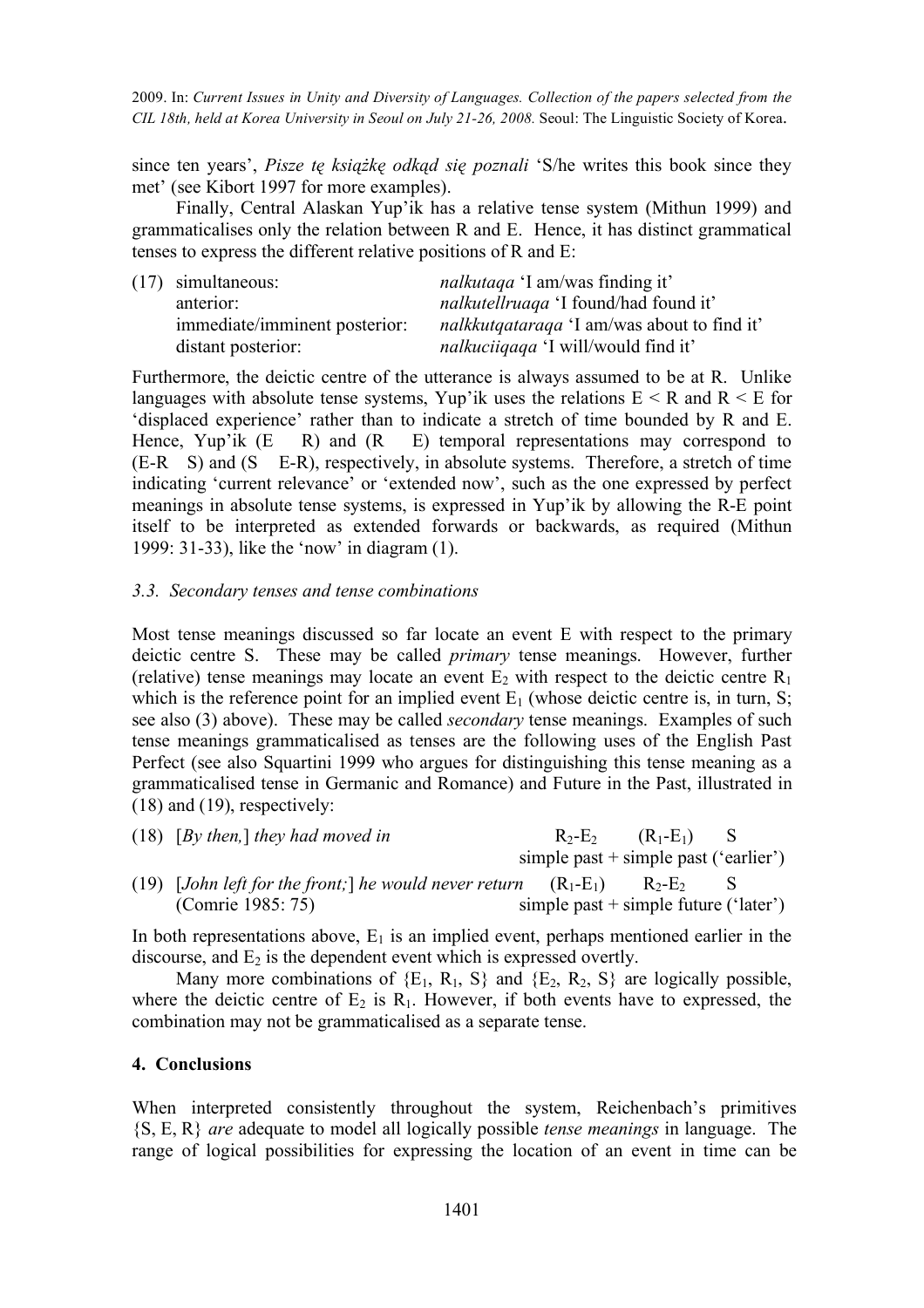argued to constitute the range of possible values of the grammatical feature 'tense'. As with other grammatical features such as gender or number, out of the large range of possibilities languages grammaticalise different sets of values by neutralising some of the possible meaning distinctions. I have given examples of the different grammaticalisation choices by comparing briefly the category of the perfect in English, Brazilian Portuguese, Polish, and Central Alaskan Yup'ik. Therefore, as opposed to tense meanings, *forms of tenses* in languages result from grammaticalisation choices over possible tense values which may involve neutralisations of different temporal distinctions, often in combination with additional distinctions: aspectual, modal, and other.

As the approach outlined in this paper prioritises meaning (content) over mode of expression (form), it is compatible with realisational models of morphosyntax and capable of providing formal semantic input to such models. In an inferentialrealisational approach to morphology (e.g. Stump 2001, 2002, 2006) feature values are identified by establishing a 'form-paradigm' correlating inflected stems with morphosyntactic or morphosemantic properties. The cells in a language's formparadigm are the basis for deducing the morphological realisation of the cells in that language's content-paradigm. It is assumed that every lexeme in a language has an associated 'content-paradigm': a set of cells each of which consists of the pairing of the lexeme with a maximal consistent set of morphosyntactic or morphosemantic properties (for example, the values of the feature tense). The cells in a lexeme's content-paradigm correspond to the different types of nodes into which forms of that lexeme may be inserted in syntactic structure. An inferential-realisational approach is particularly suitable for the study of tense which is frequently realised through periphrasis, portmanteau inflection (that is, cumulative exponence; for example, combination of tense exponence with aspect and mood), and extended exponence. On this view, periphrastic realisation of a tense value corresponds to one cell of a content-paradigm, which is advantageous both theoretically and practically in computational applications.

Feature values which have a morphological realisation are conceived of as units of linguistic description which are abstract enough to capture regularities across different components of grammar (morphology and syntax; morphology and semantics; morphology, syntax, and semantics) regardless of their mode of expression in a particular language or for a particular class of linguistic elements in a language. This means that, although they are proposed because they are initially recognised through morphology, the basis for their classification is content, not form. A content-based inventory of morphologically realised tense values, based on the meaning distinctions identified with Reichenbachian primitives, would be capable of enabling a systematic comparison of the temporal categories already found in different languages, as well as predicting which temporal categories may yet be found. The space of logical possibilities described by such an inventory could, therefore, be considered a 'suitable framework in which different tense (...) systems can be compared' (Dahl 2000: 3), a framework which we are currently still lacking.

As for the semantic category of the perfect in absolute tense systems, I have argued that it can be identified as a tense meaning which has the property  $R \neq E$ . If, as in English, grammaticalisation neutralises the distinction between  $E < R$  and  $R < E$ , it is possible to have one grammatical category of the Perfect that includes both the experiential/resultative perfect and the universal perfect. Finally, as for the starred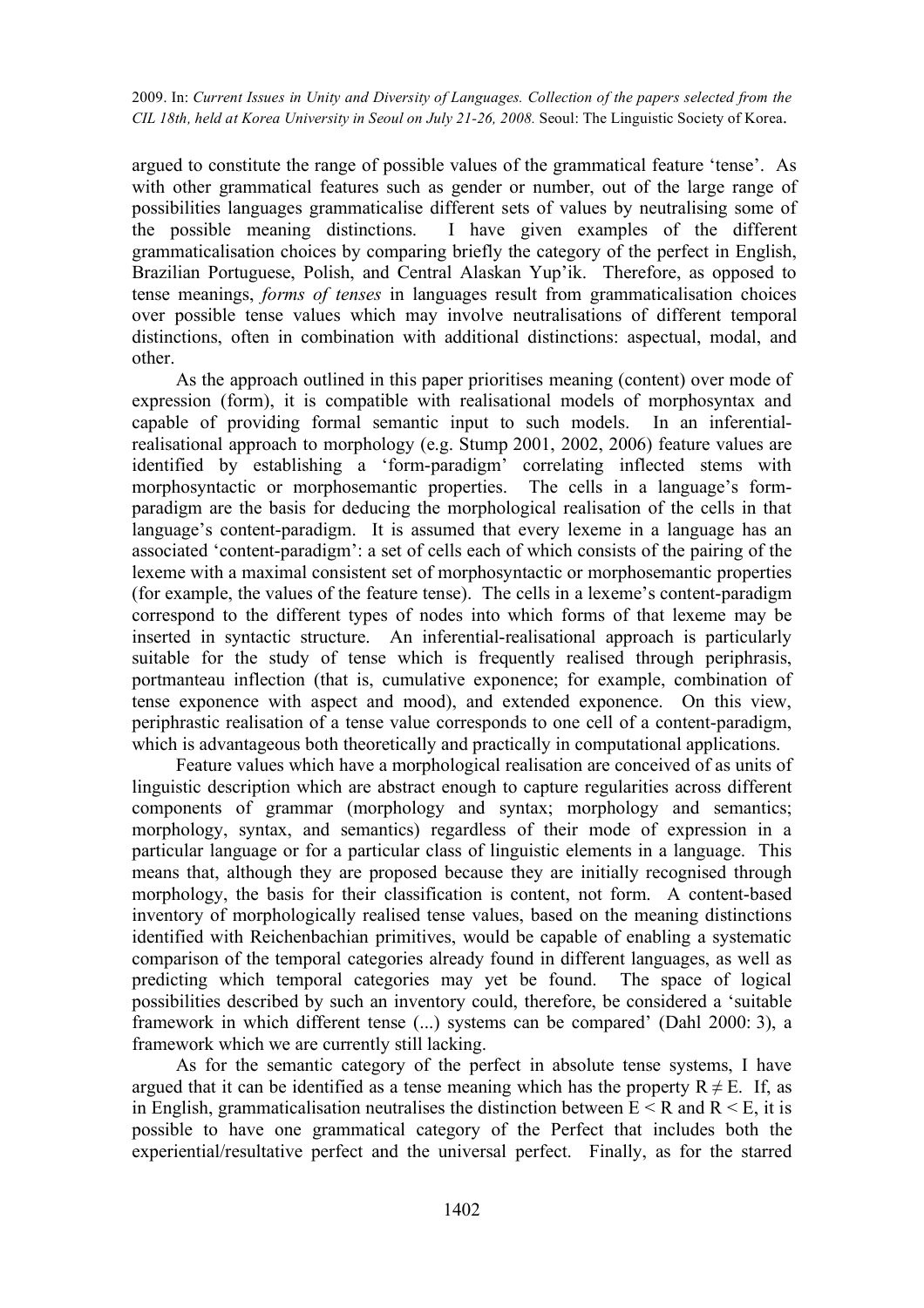example from the 'present perfect puzzle' quotation in section 1.1 (\**yesterday at ten, Chris has left York*), it can be understood straightforwardly as semantically incoherent, because it implies two reference points R located at different positions with respect to S: one is R < S (*yesterday at ten*), and the other is S-R (*Chris has left York*). Hence, the clausal modifier *yesterday at ten* involves a temporal concept which is semantically incompatible with the interpretation of the clause *Chris has left York* expressed in the Present Perfect, much like it would be incompatible with a clause in the Future Simple (*I will go*), even though it is not normally posited that \*/#*yesterday I will go* is a puzzle. Once the distinctive semantics of both the experiential/resultative perfect  $(E \ S-R)$  and the universal perfect (R S-E) in the system of tense meanings are properly recognised, it is possible to predict straightforwardly which temporal concepts will be (in)compatible with these tense meanings.

### **References**

- Brisard, Frank. 2008. Varieties of English and the Simple Past/Present Perfect contrast. Paper presented at the 18th International Congress of Linguists in Seoul, Korea, 21- 26 July 2008.
- Comrie, Bernard. 1976. *Aspect*. Cambridge: Cambridge University Press.
- Comrie, Bernard. 1985. *Tense*. Cambridge: Cambridge University Press.
- Dahl, Östen. 2000. The tense-aspect systems of European languages in a typological perspective. In: Dahl, Östen (ed.) *Tense and Aspect in the Languages of Europe*. Berlin: Mouton de Gruyter. 3-25.
- Dahl, Östen & Viveka Velupillai. 2005. Tense and aspect. In: Haspelmath, Martin, Matthew S. Dryer, David Gil & Bernard Comrie (eds) *The World Atlas of Language Structures (WALS).* Oxford: Oxford University Press. 266-272.
- Hornstein, Norbert. 1990. *As Time Goes By: Tense and Universal Grammar*. Cambridge, MA: MIT Press.
- Kibort, Anna. 1997. The Past and the Perfect in English and Polish: a new look at Reichenbach's theory of tense. *Working Papers in Linguistics* 4: 63-89. University of Cambridge.
- Klein, Wolfgang. 1992. The present perfect puzzle. *Language* 68: 525-552.
- Laca, Brenda, Patricia Cabredo-Hofherr & Sandra de Carvalho. 2007. When 'perfect' means 'plural'. Preliminary report on ongoing work, 11 December 2007. 14 pp.
- McCawley, James D. 1971. Tense and time reference in English. In: Fillmore, Charles & Terence Langendoen (eds) *Studies in Linguistic Semantics*. New York: Holt, Rinehart & Winston. 97-113.
- McCawley, James D. 1981. Notes on the English Present Perfect. *Australian Journal of Linguistics* 1: 81-90.
- Mithun, Marianne. 1999. The status of tense within inflection. In: Booij, Geert & Jaap van Marle (eds) *Yearbook of Morphology 1998.* Dordrecht: Kluwer Academic Publishers. 23-44.
- Patard, Adeline. 2008. The modal uses of the French Imparfait and English Simple Past: when temporality creates modality. Paper presented at the 18th International Congress of Linguists in Seoul, Korea, 21-26 July 2008.
- Reichenbach, Hans. 1947. *Elements of Symbolic Logic*. London: Macmillan.